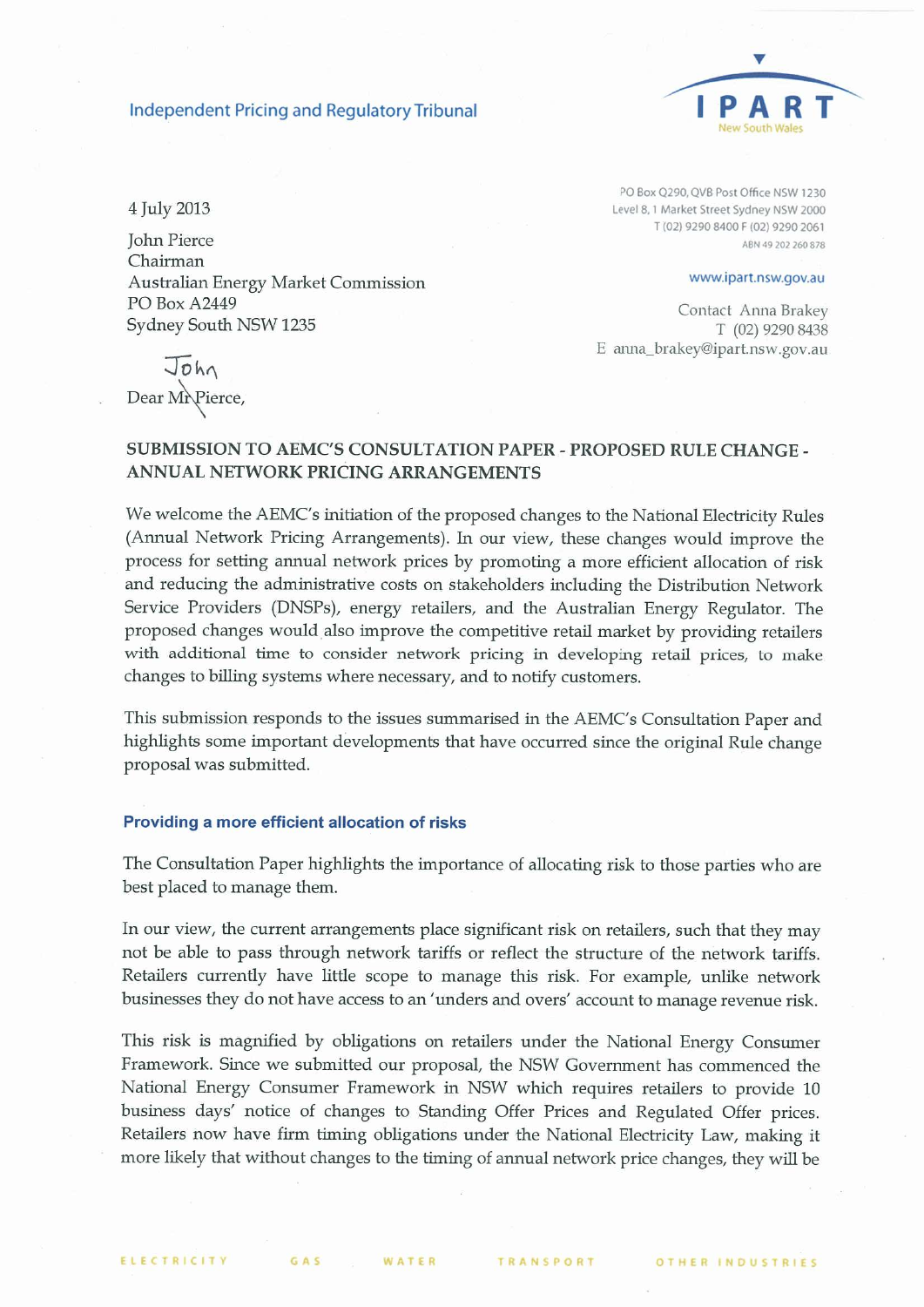required to bear further risk by continuing to estimate network prices, or to delay changes to retail prices. Given the dynamic nature of the energy market, the likelihood of more frequent changes to the structure and level of individual network tariffs will only increase this risk to retailers. This is unlikely to be an efficient allocation of risk, nor in the long term interest of customers.

It is important to highlight that the chain of interdependent pricing steps that the AEMC summarises in its Consultation Paper, should culminate in final retail prices that are paid by customers. While network prices are an important element of final retail prices, in our view, the Consultation Paper does not provide sufficient consideration of the implications of the current arrangements and the proposed changes for retailers, end-use customers and the operation of the competitive retail market.

#### Reducing the administrative costs of changes to annual network prices

Frequently, DNSPs are required to resubmit their annual price proposals to accommodate final transmission price changes. This duplicates the administrative costs incurred by the DNSPs and the AER. In our view, the proposed Rule changes which brings forward the date for transmission pricing by 2 months, reduces the likelihood of DNSPs needing to resubmit their pricing proposals, and the AER being required to assess compliance with multiple proposals. This should also reduce the time required for the AER to assess the proposals.

#### Balancing the need for flexibility and predictability in changes to annual network prices

We welcome the Consultation Paper's focus on the importance of consumers having a degree of certainty and predictability in relation to annual changes in prices and broader confidence in the market and supporting regulatory arrangements. However we also consider it important that network and retail prices are able to respond to changing market conditions. The Rule change proposal is not intended to reduce this flexibility.

Notwithstanding the AEMC's recommendation to consult on the structure of prices as part of its Power of Choice review, we consider it important to consult on both the level of individual tariff components and the structure of the network prices. While retailers and customers require notice of a change in the structure of prices, significant changes in the levels of individual tariff components are also critical. For example, not only would retailers, customers and embedded generators (such as solar PV owners) want to know about changes to the structure of prices (eg, the introduction of a capacity charge or inclining block tariff), but they would also want to know if tariffs within the current structure are going to change significantly (eg, significant increase in the fixed tariff component of prices). Our proposed changes leave sufficient flexibility for network prices to change in response to developments in the market. This is likely to promote efficient investment in, and use of, electricity services. However, changes should be made in consultation with retailers and customers and with sufficient notice.

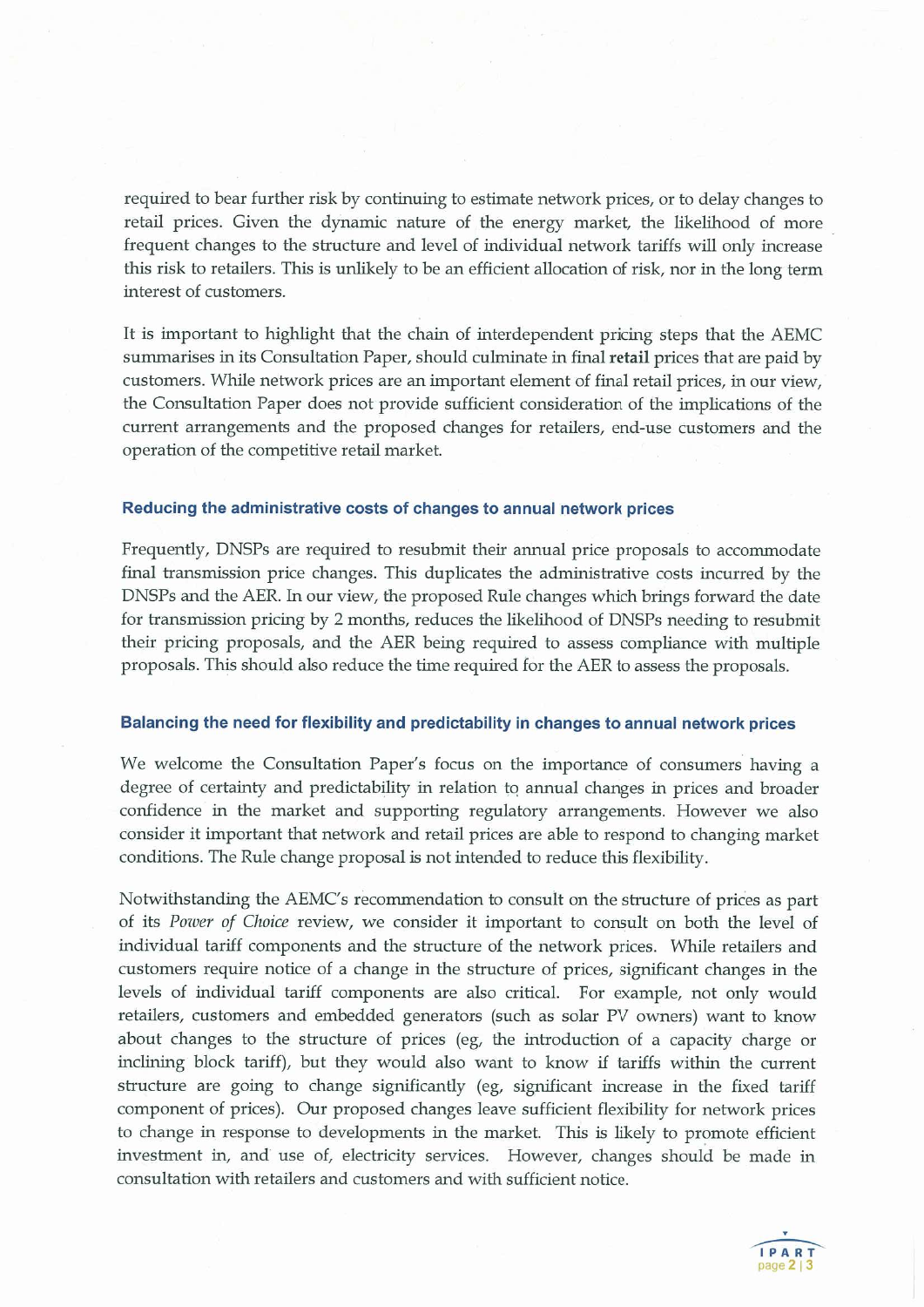Please contact Anna Brakey on 9290 8438 or Alexus van der Weyden on 9290 8460 if you have any queries in relation to the submission.

Yours sincerely

James Cox

James Cox, CEO and Full Time Member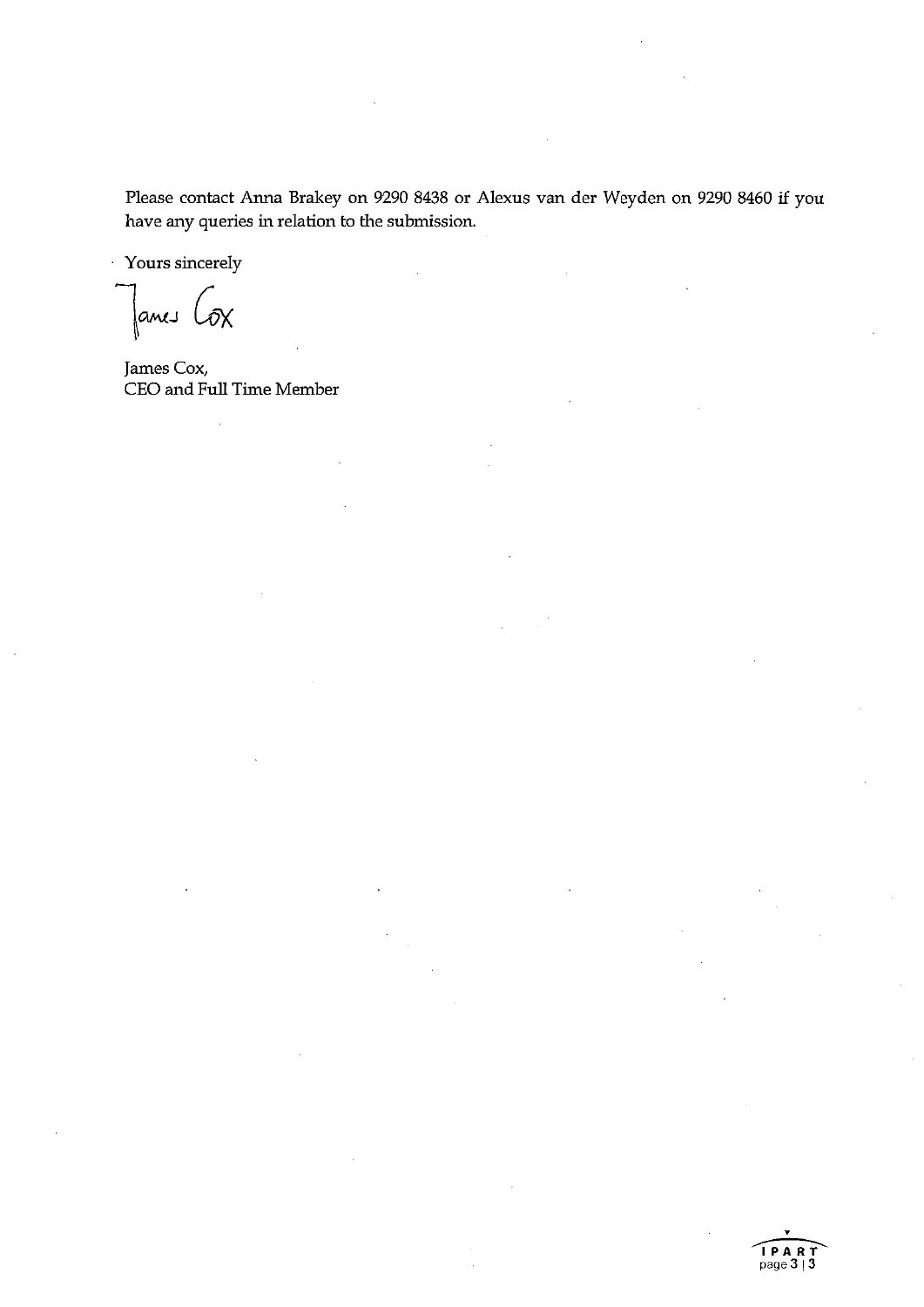

Independent Pricing and Regulatory Tribunal

# **Annual network pricing arrangements – Rule change proposal**

**Submission on AEMC's Consultation Paper** July 2013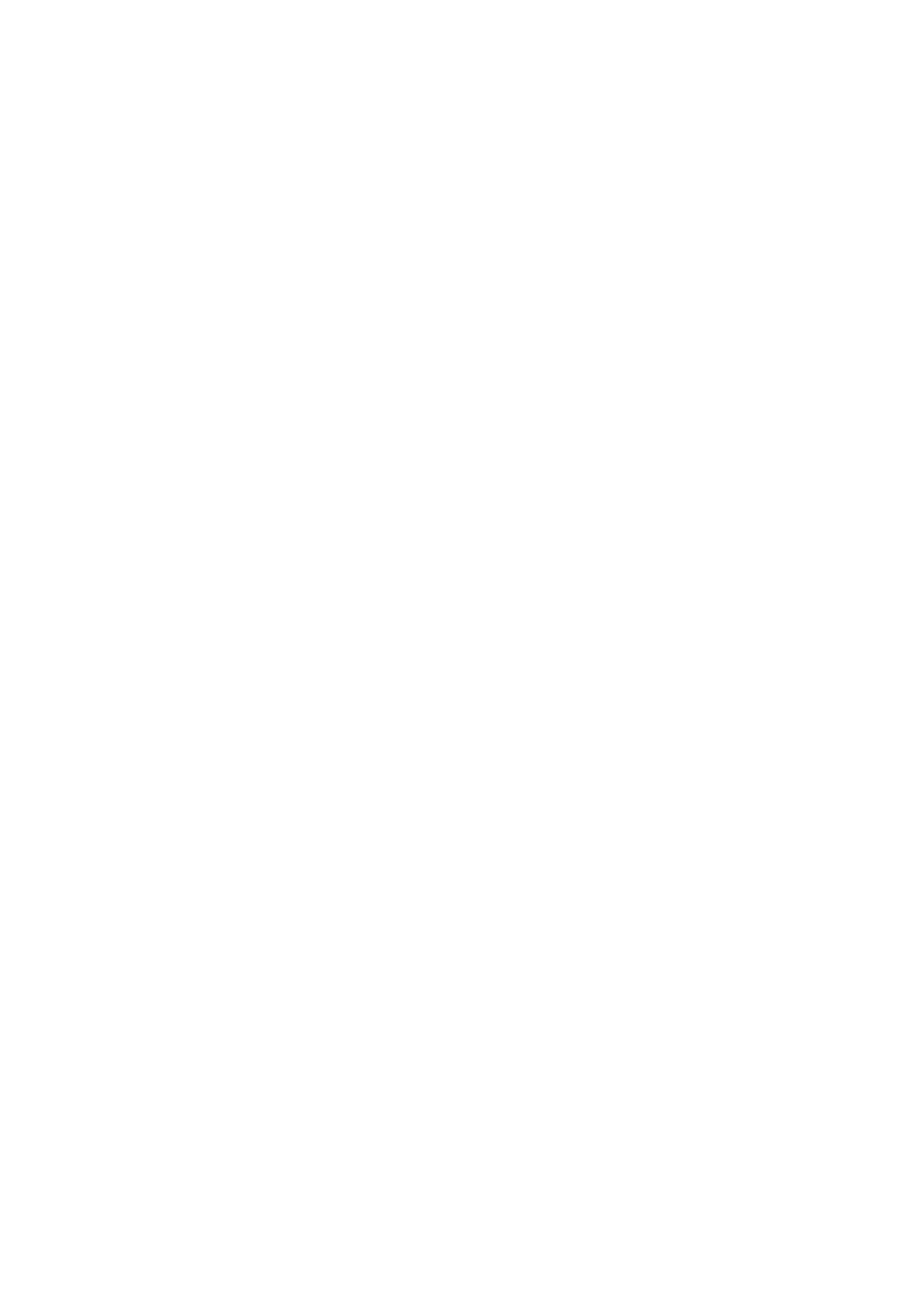© Independent Pricing and Regulatory Tribunal of New South Wales 2013

This work is copyright. The *Copyright Act 1968* permits fair dealing for study, research, news reporting, criticism and review. Selected passages, tables or diagrams may be reproduced for such purposes provided acknowledgement of the source is included.

The Tribunal members for this review are:

Dr Peter J Boxall AO, Chairman Mr James Cox PSM, Chief Executive Officer and Full Time Member Mr Simon Draper, Part Time Member

Inquiries regarding this document should be directed to a staff member:

| Anna Brakey           | $(02)$ 9290 8438 |
|-----------------------|------------------|
| Alexus van der Weyden | $(02)$ 9290 8460 |

Independent Pricing and Regulatory Tribunal of New South Wales PO Box Q290, QVB Post Office NSW 1230 Level 8, 1 Market Street, Sydney NSW 2000 T (02) 9290 8400 F (02) 9290 2061 [www.ipart.nsw.gov.au](http://www.ipart.nsw.gov.au/)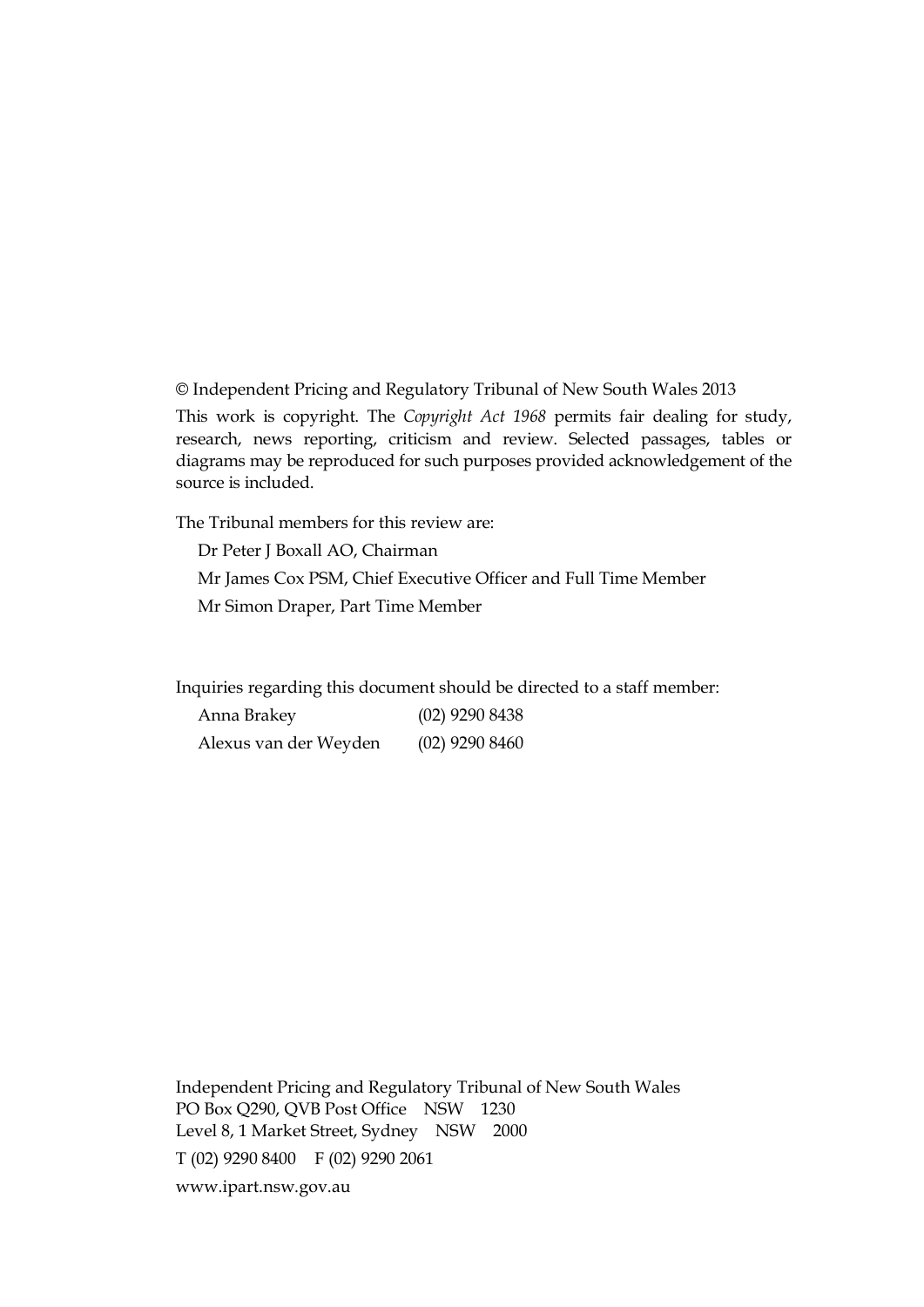# **Contents**

|   |     | <b>Introduction</b>                                                                              |              |
|---|-----|--------------------------------------------------------------------------------------------------|--------------|
|   |     | <b>Proposed Rule changes</b>                                                                     | $\mathbf{2}$ |
|   | 2.1 | The current Rules should be improved                                                             | 3            |
|   |     | 2.2 The proposed Rule changes will benefit retailers and customers                               | 3            |
|   | 2.3 | Additional impetus for the changes arising from the National Energy<br><b>Consumer Framework</b> | 4            |
| 3 |     | <b>Response to Consultation Paper</b>                                                            | 5            |
|   | 3.1 | Relevant Rule changes and reviews                                                                | 5            |
|   | 3.2 | Response to specific questions and issues raised in consultation paper                           | 6            |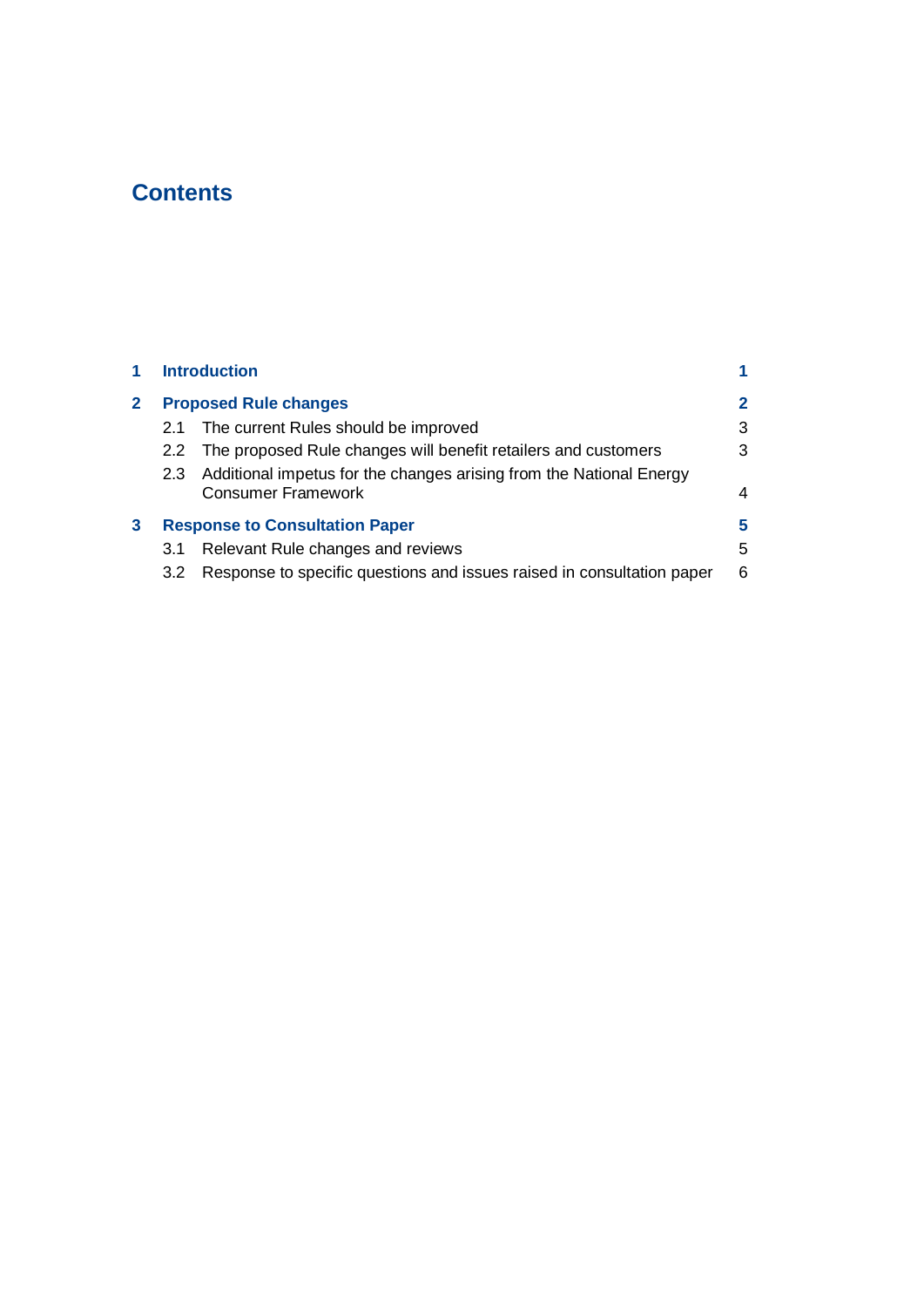# **1 Introduction**

For customers to receive efficient pricing signals and to best respond to these signals, they should be consulted on the level and structure of prices and have advance notice of price changes. This principle is central to the National Energy Consumer Framework (NECF).[1](#page-7-0)

In our view the current National Electricity Rules (NER) does not sufficiently promote this principle. While the NER focus on facilitating efficient investment in the network by ensuring that cost reflective network tariffs are developed and assessed by the Australian Energy Regulator, they place little encouragement on network businesses to consult with retailers and end customers on changes to the structure and level of tariff from year-to-year changes. Given that they place no firm date for finalising network prices, they also do not adequately consider how network prices are reflected in the retail prices paid by customers and as a result transfer a significant amount of risk to retailers. To meet their obligations under NECF retailers may need to delay changes to retail prices, or set their retail prices without sufficient consideration and consultation in relation to the underlying network tariffs. There is therefore a tension between the objectives underpinning the NER and the National Energy Retail Law.

To better manage this tension we proposed changes to the NER to improve the timing of annual network price setting and to improve retailer and customer engagement in network price setting. Specifically, we proposed that network prices be set:

- with greater consultation to allow customers to better understand any proposed changes and to provide retailers with greater opportunity to understand the impact of any network changes on their pricing strategies and to develop their retail prices, and
- $\bullet$  earlier to allow greater consultation on retail price changes and for customers to receive earlier notification of the change to their prices.

In June 2013 the AEMC initiated our Rule change proposal and released a Consultation Paper. We welcome the AEMC's consideration of the proposed changes.

In our view the Consultation Paper:

-

 broadly set out risks that we consider to be relevant in considering the proposed rule change;

<span id="page-7-0"></span><sup>1</sup> The implementation of the National Energy Customer Framework (NECF) involves the transfer of current State and Territory responsibilities to a single set of national Laws, regulations and Rules. Under NECF rretailers are required to provide 10 business days' notice of a price change to Standing Offer Prices and Regulated Offer Prices by publishing the prices on their website and publishing a notice in a newspaper circulating in the State.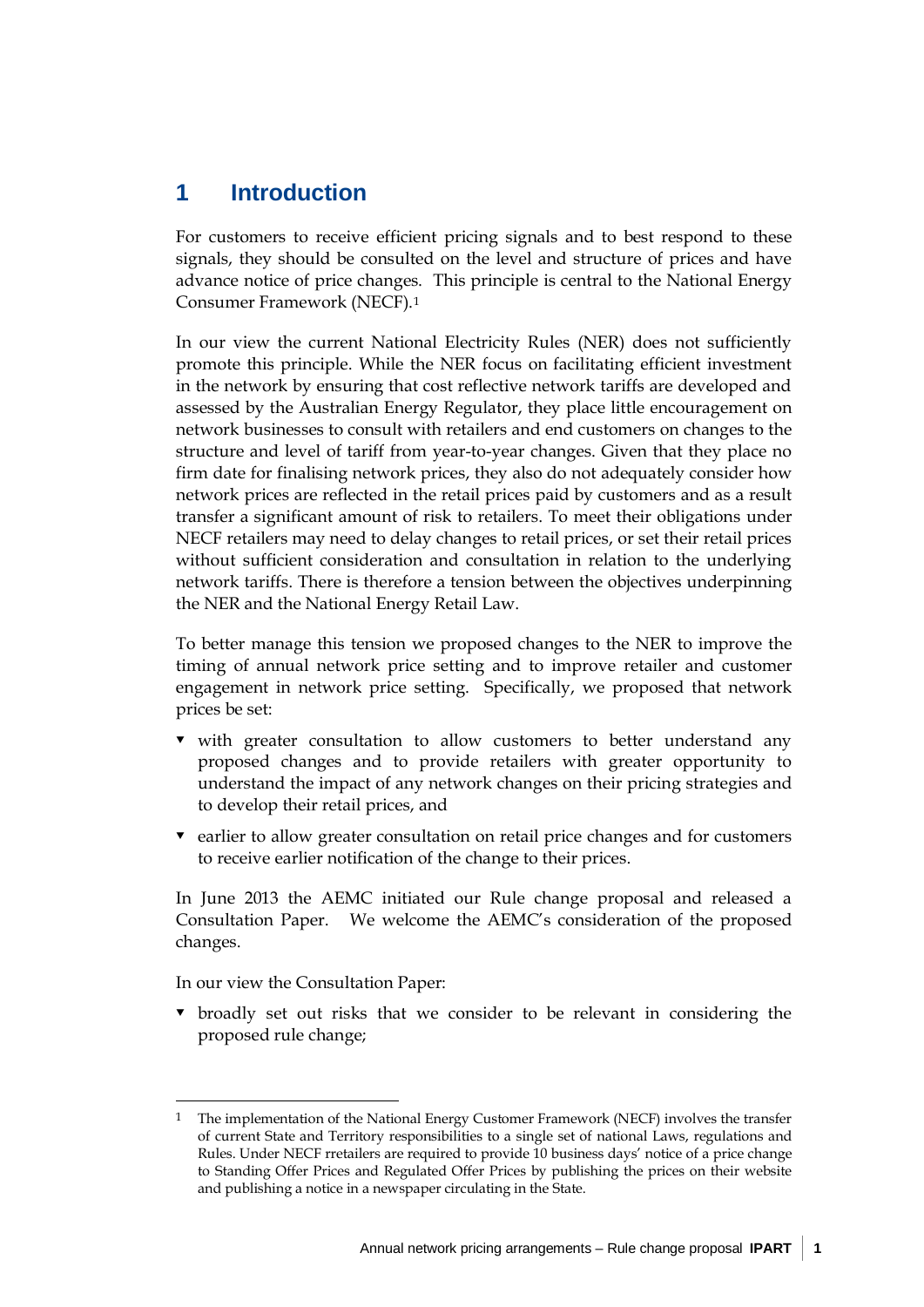- adequately captures the network pricing process timeline and the implications of the proposal for network businesses
- highlights the importance of consultation and stakeholder engagement in providing the opportunity for network business and retailers to understand consumer's preferences and for consumers to make informed choices about the prices they pay for electricity and make appropriate consumption decisions.

However we encourage the AEMC to consider:

- The implications of the current arrangements and the proposed changes for retailers, end-use customers and the operation of the competitive retail market
- The potential that the additional benefits from including more up to date information in the setting of cost reflective network prices is lost as a result of retailers being unable to reflect these tariff levels and structures in setting retail prices
- That retailers have firm obligations rather than requirements for 'best endeavours' in setting retail prices. In practice, under the current arrangements retailers will have significantly less time than 20 business days to develop and consult on their retail prices
- Our experience suggests that with sufficient resourcing and planning, the AER should be able to assess and approve the proposed prices network prices within 20 business days
- The unnecessary administrative costs incurred by the DNSPs and the AER resulting from the submission and assessment of multiple pricing proposals due to the uncertainty surrounding final transmission prices
- The need to balance flexibility and predictability in terms of annual changes to the level **and** structure of the network prices.

We are willing to work with the AEMC and other stakeholders to ensure a package is put in place that balances the objectives underpinning the NER and the National Energy Retail Law and is in the long term interest of customers.

# **2 Proposed Rule changes**

We remain supportive of the Rule change proposal for the reasons set out below. Additionally, since we made the proposal, the National Energy Customer Framework has commenced in NSW, increasing the impetus for the network pricing arrangements in the Rules to be improved.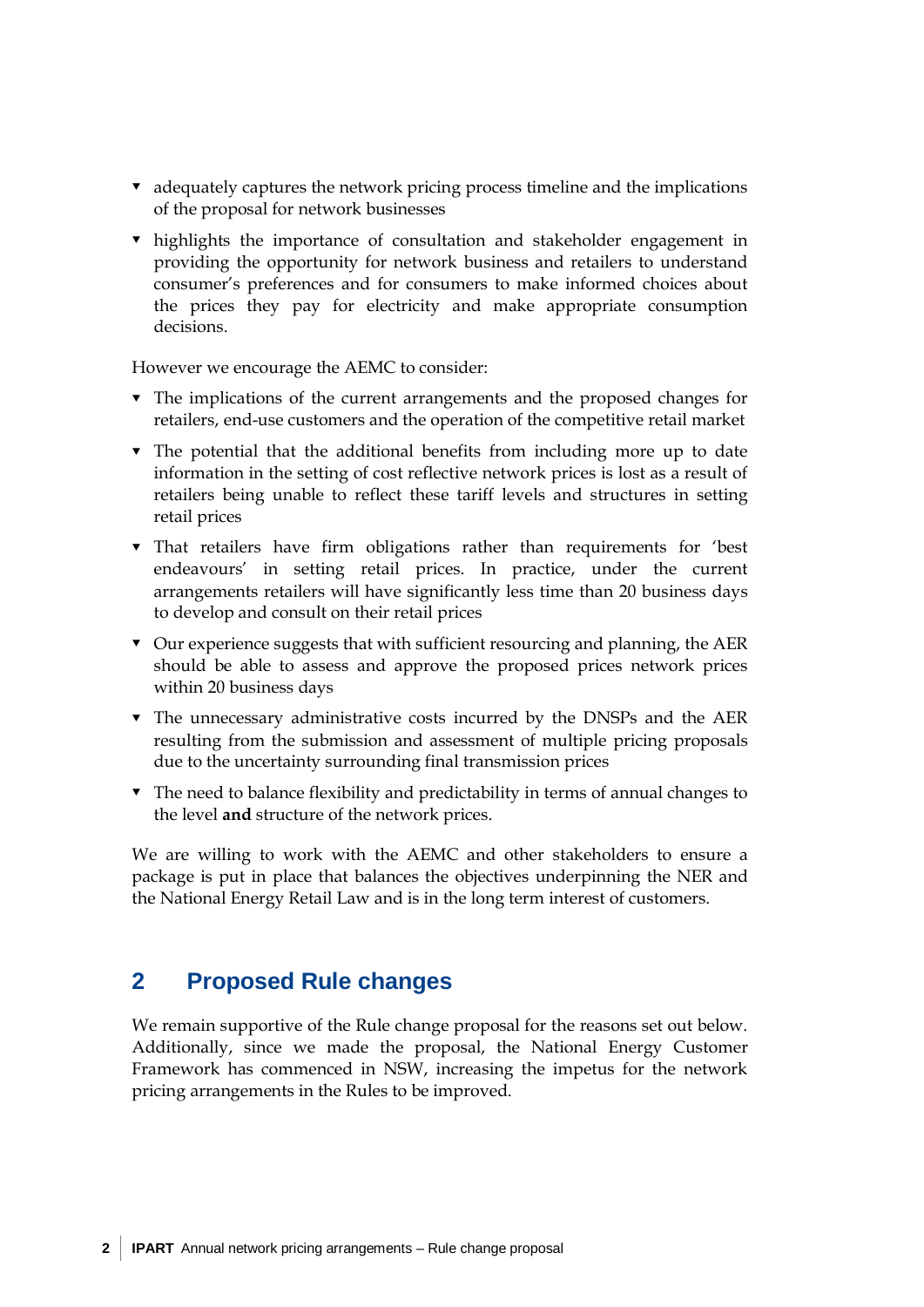## **2.1 The current Rules should be improved**

As set out in the AEMC consultation paper, we consider that the current National Electricity Rules do not include appropriate arrangements for the annual setting of network prices. Specifically, we consider that:

- Retailers and customers do not get notification of annual network price changes in a reasonable timeframe prior to them taking effect;
- The timing of finalising network prices causes difficulty in setting retail prices in sufficient time to meet the requirements to notify customers under the National Energy Retail Rules, particularly for Standing Offer Prices and Regulated Offer Prices
- Retailers and customers are not consulted on the development of annual network prices
- There should be some earlier indication of how network prices will change over time.

## **2.2 The proposed Rule changes will benefit retailers and customers**

The proposed changes to the Rules include requiring:

- Transmission network service providers (TNSPs) to publish their prices by 15 March each year (2 months earlier than current provisions)
- Distribution network service providers (DNSPs) to submit their proposed prices to the AER 3 months before they take effect (1 month earlier than current provisions)
- The Australian Energy Regulator (AER) to publish approved prices within 20 business days from the date of submission
- DNSPs to publish approved prices on their websites within 5 days of approval
- The AER to develop a guideline setting out both the consultation to be undertaken in developing and updating the statement of expected price trends and the information that is to be included in the statement. The DNSPs would need to set prices in accordance with this statement.

In our view, these changes would improve the process for setting annual network prices by promoting a more efficient allocation of risk and reducing the administrative costs on stakeholders including the Distribution Network Service Providers (DNSPs), energy retailers, and the Australian Energy Regulator. The proposed changes would also improve the competitive retail market by providing retailers with additional time to consider network pricing in developing retail prices, to make changes to billing systems where necessary, and to notify customers. In particular, we consider that this package of amendments will provide significant benefits, including: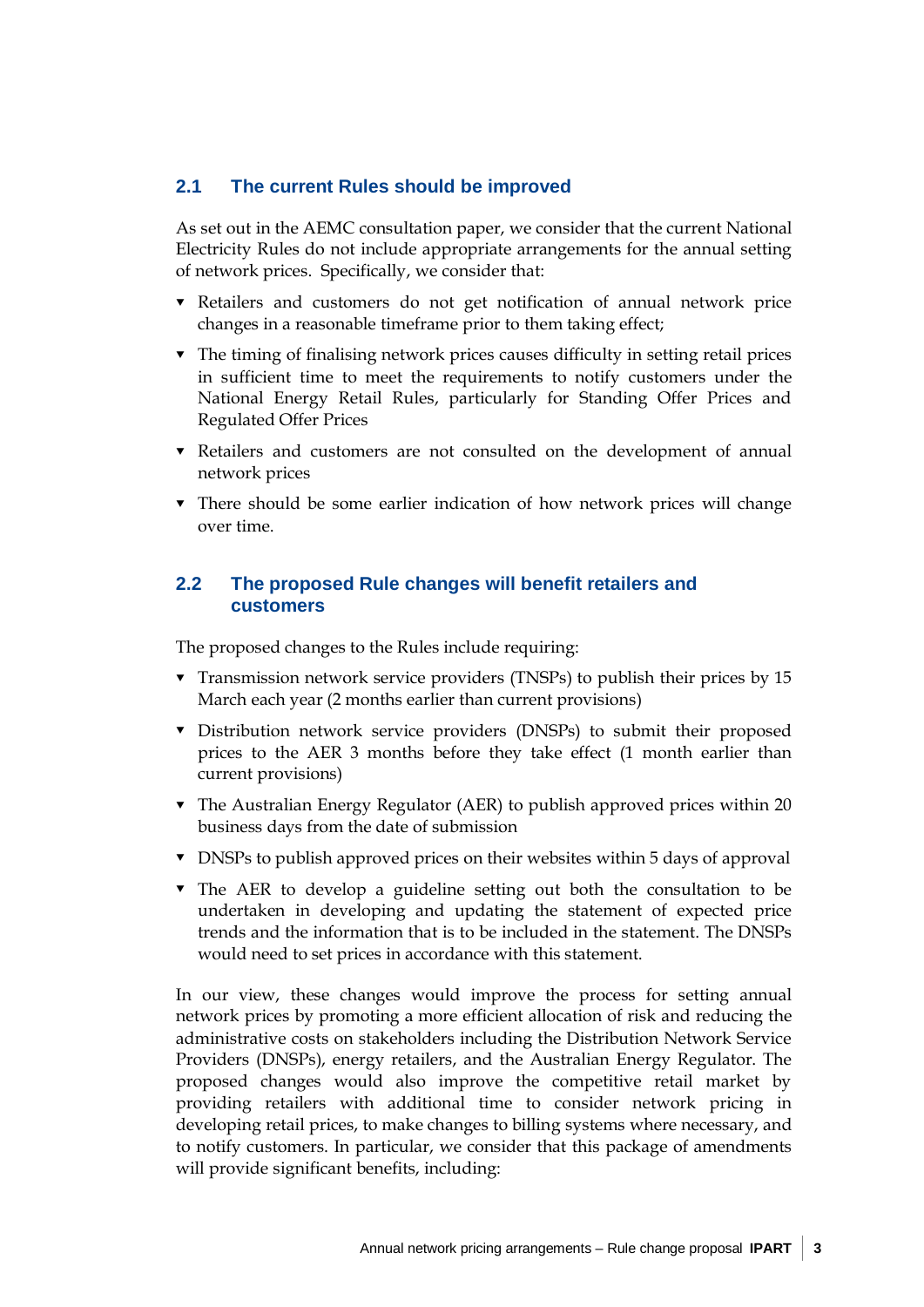- Providing for greater input from retailers and customers in developing network prices.
- Providing a clear price path over the regulatory period to ensure that all stakeholders have access to information on how network prices may move. This can benefit retailers, customers and policy makers.
- Reduce administrative costs by allowing distribution companies to include final transmission prices in the distribution pricing proposals that they submit to the AER, eliminating the need to submit based on draft transmission prices and then make adjustments to reflect final transmission prices
- $\blacktriangledown$  Providing the AER with discretion to determine the most appropriate information to be included in the statement of expected price changes and the consultation that should take place in developing and changing that document. It is more appropriate that this level of detail is included in a guideline rather than the NER so that it can evolve through time according to stakeholder needs and best practice.
- Providing more certainty that final network prices will be notified in the prescribed timetable by imposing a requirement on the AER to approve final network prices within 20 business days of receiving the proposal from the distribution businesses.
- Reducing the risks on retailers by providing retailers with additional time to consider network pricing in developing retail prices (for Standing Offer Prices, Regulated Offer Prices where applicable, and Market Retail Contracts) to make changes to billing systems where necessary, and to notify customers of changes to retail prices
- Providing a more reasonable timeframe for retail price regulators to approve Regulated Offer Prices, where relevant, and for Standing Offer Prices to be set by retailers in Victoria and South Australia
- Improving the functioning of the competitive retail markets in the NEM by allowing retailers to set their market offers in response to Standing Offer Prices, and for customers to have time to assess these offers prior to new prices taking effect

# **2.3 Additional impetus for the changes arising from the National Energy Consumer Framework**

Since we submitted the proposed changes, the National Energy Consumer Framework has commenced in NSW.[2](#page-10-0) Retailers are now required to comply with the National Energy Retail Law, requiring them to provide 10 business days' notice of a price change to Standing Offer Prices and Regulated Offer Prices by publishing the prices on their website and publishing a notice in a newspaper

 $\ddot{\phantom{a}}$ 

<span id="page-10-0"></span><sup>2</sup> The *National Energy Retail Law (Adoption) Act 2012* (NSW) commenced on 1 July 2013.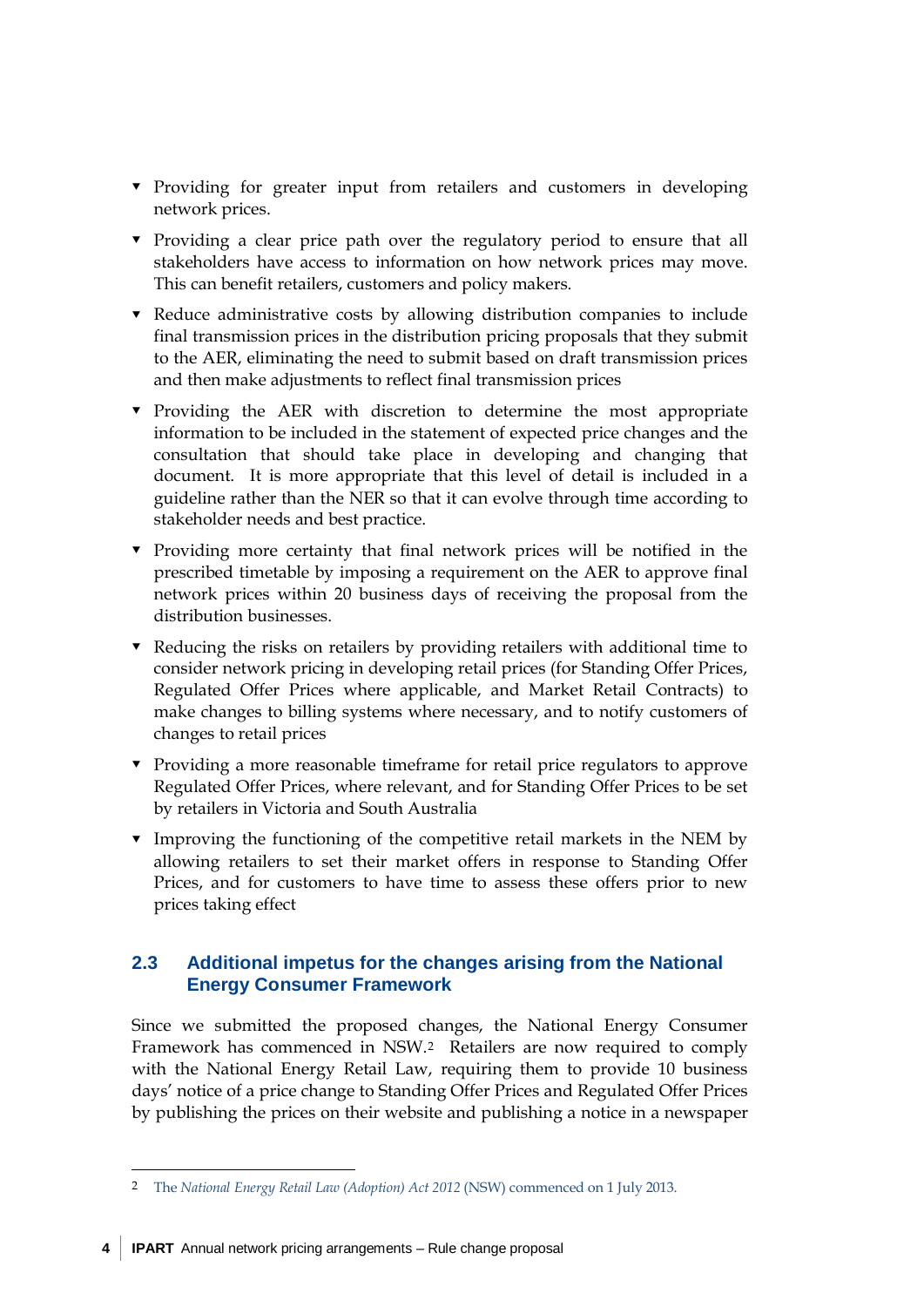circulating in the State.[3](#page-11-0) Under the National Energy Retail Rules, retailers need to provide notice of changes to a tariff under a Market Retail Contract as soon as practicable and in event no later than the customer's next bill, providing the retailer with more flexibility.[4](#page-11-1)

However, because there is currently no firm date for finalising network prices, retailers may need to estimate the network prices when setting their Standing Offer Prices in order to comply with the Law. Not only can this distort the price signals, but retailers may need to take on the risk that approved network prices differ from what they expect. This could lead to higher than necessary prices faced by customers if the retailer passes this risk through to customers. In our view, retailers are not best placed to manage this risk leading to a sub-optimal allocation of risk.

Because we pass through actual network costs, the Regulated Offer Prices cannot be set in NSW until the network prices are approved. Therefore, while we work closely with the Standard Retailers to get Regulated Offer Prices approved as soon as possible, it is possible that the prices might not be finalised in time for a 1 July price change. There is a more probable risk that the Regulated Offer Prices are not set in time for the retailers to meet their notification obligations under the National Energy Retail Law.

# **3 Response to Consultation Paper**

We continue to support the Rule change proposal. This section comments on the relevant Rule changes and reviews undertaken by the AEMC and responds to specific questions raised in the paper.

## **3.1 Relevant Rule changes and reviews**

<u>.</u>

In its Consultation Paper the AEMC sets out relevant Rule changes and reviews that it has undertaken.

It lists a 2009 proposal by EnergyAustralia (now Ausgrid) to move the transmission network prices publication date from the 15 May to 15 March each year, which is one element of the proposal currently being considered. The AEMC decided not to make the Rule change proposal because it considered that the change was not proportionate to the problem identified (which related to

<span id="page-11-0"></span><sup>3</sup> Section 23 of the National Energy Retail Law (as applied in New South Wales by the *National Energy Retail Law (Adoption) Act 2012* (NSW)); clause 8.2 ('Changes to tariffs and charges') of model terms and conditions for standard retail contracts as set out in Schedule 1 of the National Energy Retail Rules.

<span id="page-11-1"></span><sup>4</sup> Rule 46(4) of the National Energy Retail Rules made under Section 34 of the National Energy Retail Law (as applied in New South Wales by the *National Energy Retail Law (Adoption) Act 2012*  (NSW)).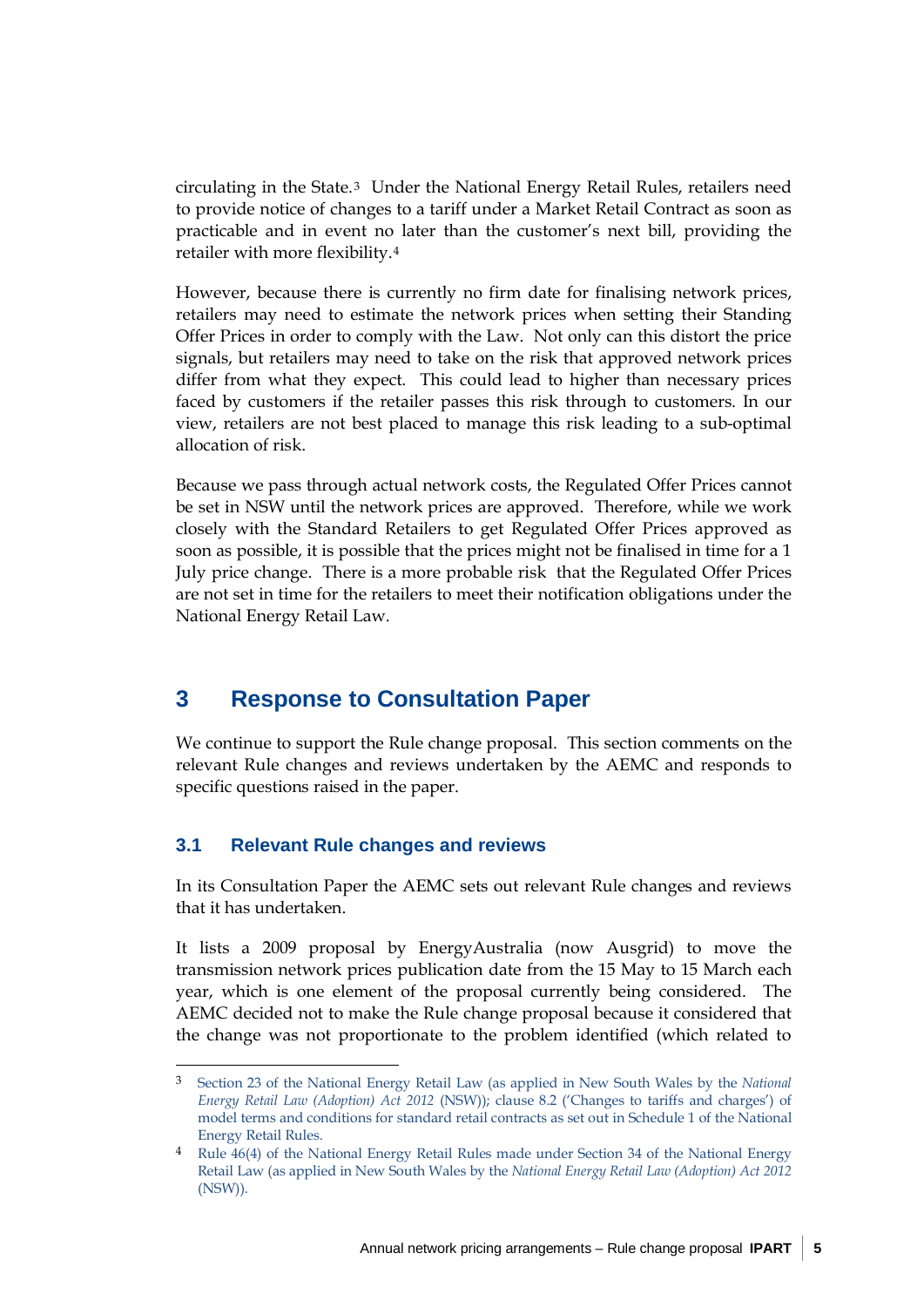distribution network pricing). The proposal currently being considered differs because it will also facilitate distribution prices being set earlier and with greater consultation. This will have positive implications for retailers, customers and the competitive retail markets across the NEM, increasing the overall benefits arising from making the change.

The AEMC also lists its Power of Choice Review and sets out its relevant recommendations. Notwithstanding the AEMC's recommendation to consult on the structure of prices as part of its *Power of Choice* review, we also consider it important to consult on the level of the network prices. While retailers and customers require notice of a change in the structure of prices, significant changes in the levels of individual tariff components are also critical. For example, not only would retailers, customers and embedded generators (such as solar PV owners) want to know about changes to the structure of prices (eg, the introduction of a capacity charge or changes to an inclining block tariff), but they would also want to know if tariffs within the current structure are going to change significantly (eg, significant increase in the fixed tariff component of prices).

While restricting changes to the structure of tariffs (say every 5 years as the AEMC proposes) may allow for more extensive consultation, it is likely to come at the expense of providing flexibility in the structure of tariffs through time. Given the dynamic nature of the energy market, we consider it important that network businesses have the flexibility to alter the structure of their tariffs within the determination period, subject to consultation with retailers and customers. Our proposed changes leave sufficient flexibility for network prices to change in response to developments in the market while recognising that changes should be made in consultation with retailers and customers and with sufficient notice.

## **3.2 Response to specific questions and issues raised in consultation paper**

### Question 1 – Is the assessment framework presented in this consultation paper appropriate for assessing this rule change request?

The AEMC set out risks that it considers relevant to considering the proposed rule. We generally agree with the risks identified, however we note that the risks that network tariffs do not recover the allowed revenues of TNSPs and DNSPs is closely associated with the form of regulation. The AER has recently announced that it will change its form of regulation for the NSW DNSPs to a revenue cap, removing the revenue risk for the NSW DNSPs.

Further, we consider that there are two additional risks that were not listed that the AEMC should consider: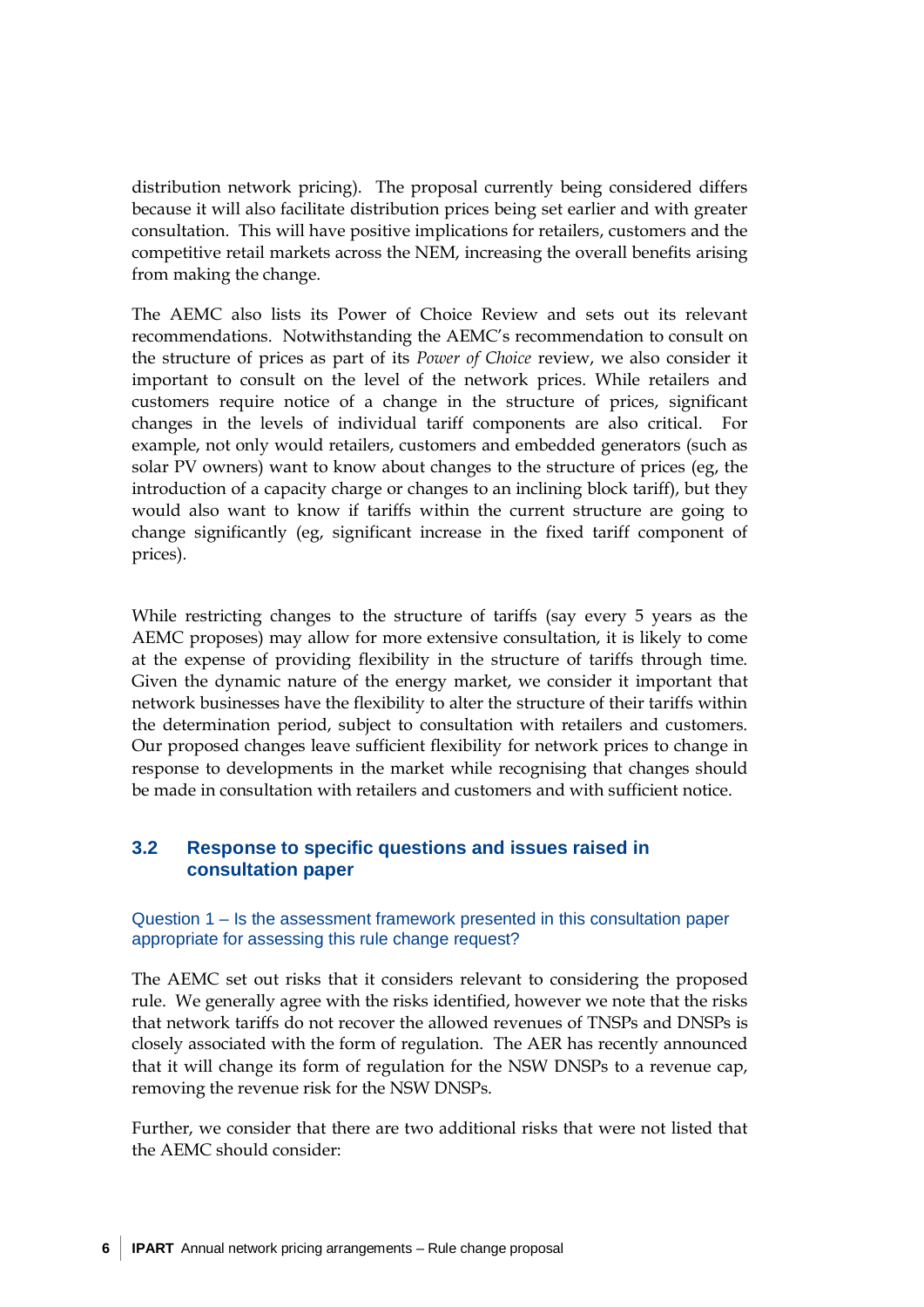- $\blacksquare$  The risk that the retailers will not be able to comply with the requirements of the National Energy Retail Law, and the resulting tension between the between the objectives underpinning the NER and the National Energy Retail Law.
- The risk that customers pay more than necessary for electricity, reflecting the risk passed from the retailer to the customer relating to not knowing final network prices when setting their Standing Offers.

#### Question 2 – Are there any other key dates or inputs in the pricing process for TNSPs and DNSPs?

While it is desirable for network prices to reflect input costs, unless there is sufficient time for network prices to be included in retail prices, then the benefits of the additional accuracy in network prices will be lost by their estimation in setting retail prices.

The AEMC has listed a number of inputs required to finalise transmission and network pricing. We recognise that setting network prices earlier will require consequential timing changes for required inputs, as highlighted in our original proposal. One important change would be the AER using an earlier measure of CPI in its determinations. We recommend that the AEMC consider what the optimal provisions are and, if they are inconsistent with the current determinations, put in place transitional provisions so that the CPI definition can be altered in the upcoming round of price determinations. Where it is not appropriate to change the dates of the required inputs, then the AEMC should consider whether that input will be captured through the regulatory framework, including the 'unders and overs' account where there is revenue cap regulation.

We note that the AEMC has listed the published loss factors as a required input in setting network prices. While loss factors are required to set retail prices, they are not required to set network prices and are therefore not relevant inputs.

Questions 5 & 6 – Should the AER have a set timeframe in which to assess all DNSP annual pricing proposals? Is there anything else involved in the AER approving a DNSP's annual pricing proposal? How much time should be allocated to the AER for this assessment/approval

As discussed above, under NECF the retailers must provide 10 business days' notification of changes to Standing Offer Prices and Regulated Offer Prices. Because the retailers have a set timeframe, it is important for the AER to have a set timeframe to allow the retailers to meet their obligations.

Retailers have firm obligations rather than requirements for 'best endeavours' in setting retail prices. In practice, under the current arrangements retailers will have significantly less time than 20 business days to develop and consult on their retail prices.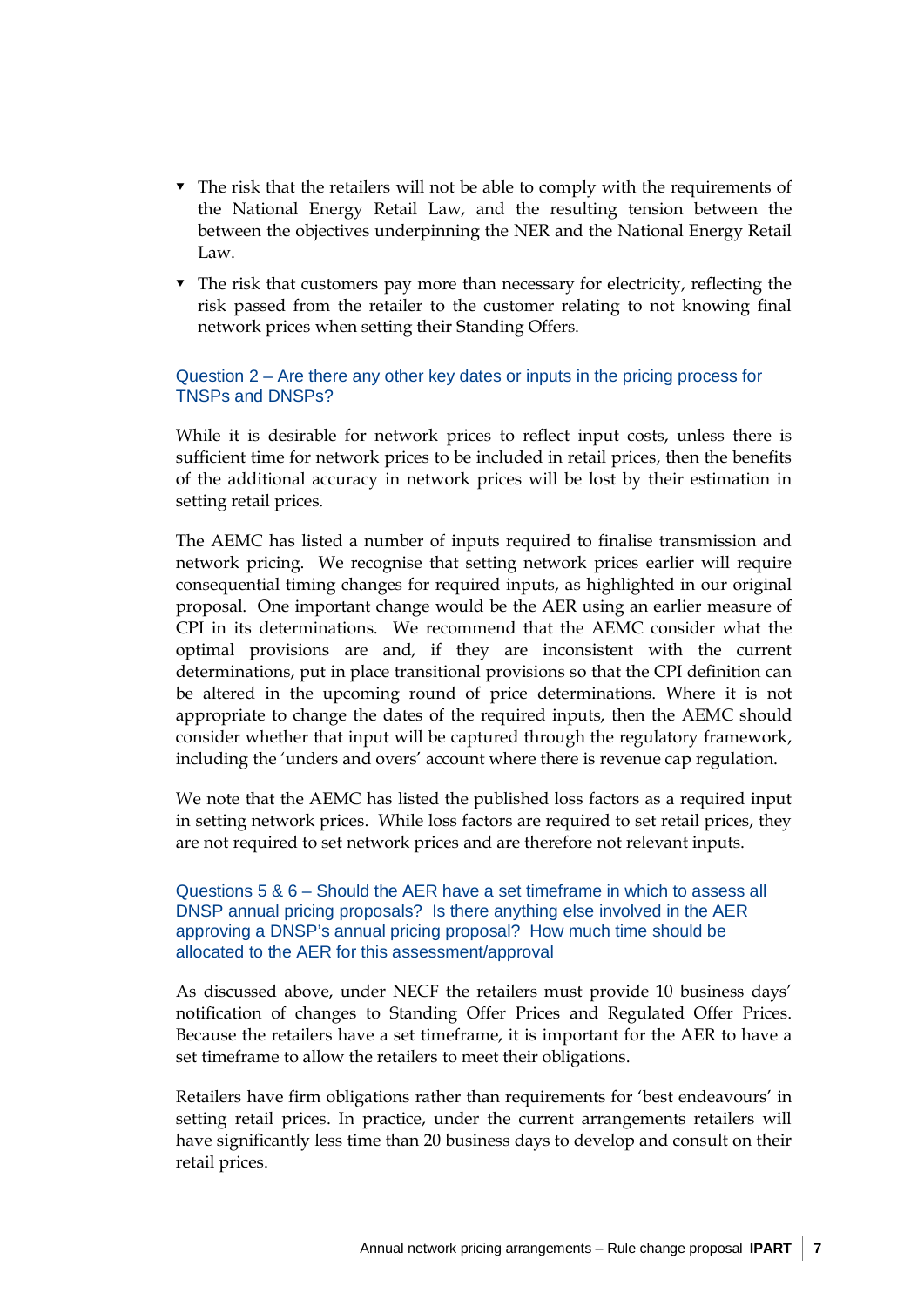We do, however, recognise that the AER needs adequate time to undertake its compliance and approval process. Our proposal included 20 business days for the AER to assess and approve the prices. Our experience suggests that with sufficient resourcing and planning, the AER should be able to assess and approve the proposed prices network prices within 20 business days.

While the timeframes included in Rules needs to be conservative to account for a variety of circumstances, we encourage the AER to undertake best endeavours to approve and notify the network prices as soon as practical.

Questions 7 & 8 – How much time do retailers and jurisdictional regulators require for notification of network prices before finalising retail tariffs and notifying customers? Is the proposed notification of two months sufficient?

It is important to highlight that the chain of interdependent pricing steps that the AEMC summarises in its Consultation Paper, culminates in final **retail** prices that are paid by customers. While network prices are an important element of final retail prices, in our view, the Consultation Paper does not provide sufficient consideration of the implications of the current arrangements and the proposed changes for retailers, end-use customers and the operation of the competitive retail market.

Just as networks require a number of inputs in setting their prices, retailers (and regulators in jurisdictions that have retained price regulation) requires a range of inputs in setting the retail prices, including the network costs and where relevant, the retail price determination (which itself requires a large amount of information).

We encourage the AEMC to consult with retailers and consider the key dates and inputs in the pricing process for retailers in setting their Standing Offers and market prices.

To assist the AEMC in appreciating the interaction between network prices, retail determinations, and regulated retail prices, the Table below sets the annual price setting process included in our retail price determination.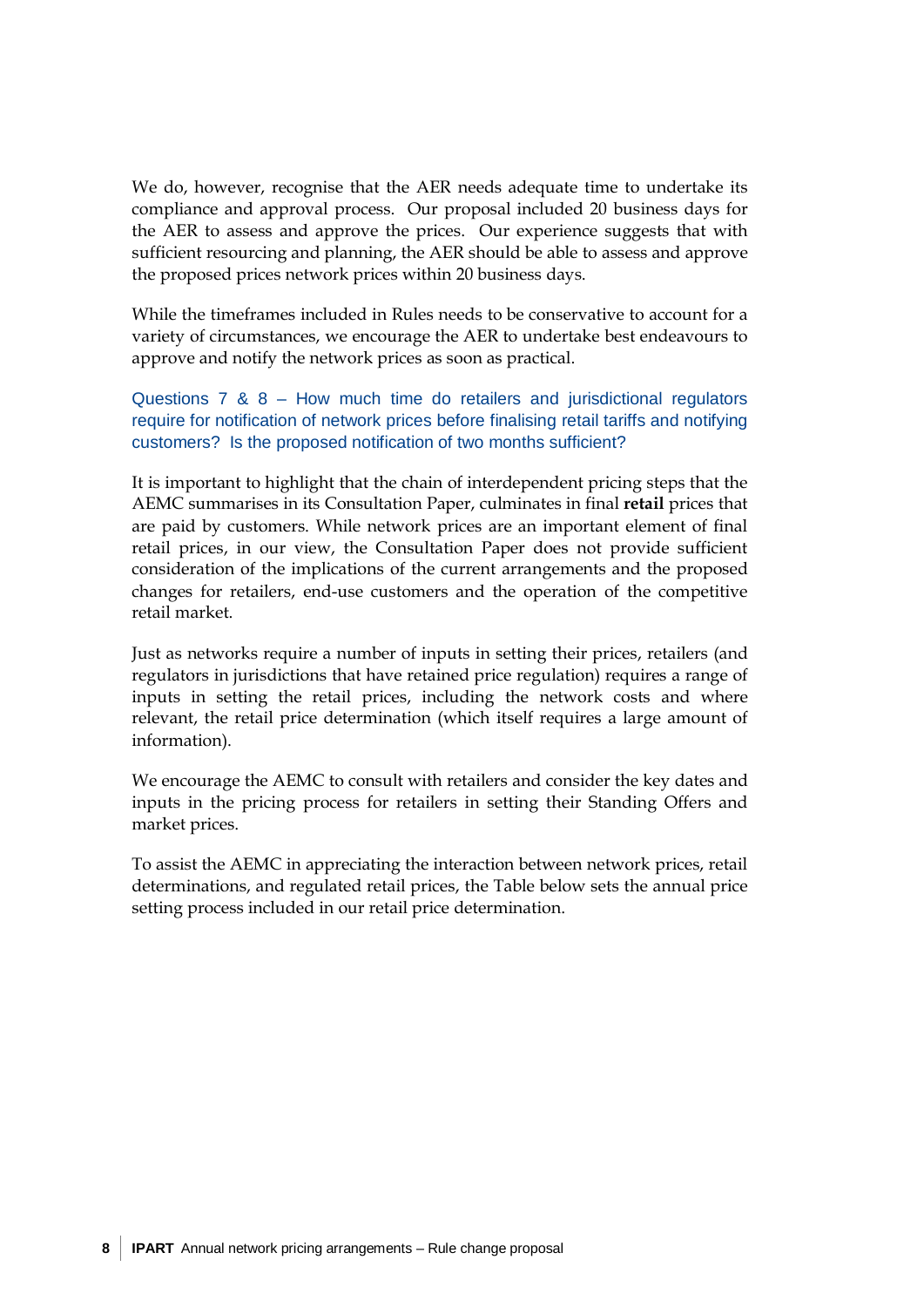| <b>Action</b>                                                                                                                           | <b>Timeframe</b>             | Days allowed for<br>this task |
|-----------------------------------------------------------------------------------------------------------------------------------------|------------------------------|-------------------------------|
| <b>IPART</b> releases final annual review report                                                                                        | June                         |                               |
| AER approves network prices                                                                                                             | May-June                     |                               |
| Standard Retailers have both R and N values                                                                                             |                              |                               |
| Standard Retailers submit regulated price proposal                                                                                      | T+8                          | 8 business days               |
| <b>IPART</b> notifies Standard Retailers whether<br>satisfied/not satisfied with proposal                                               | $T + 18$                     | 10 business days              |
| Final date for Standard Retailers to propose<br>alternative Annual Pricing proposal                                                     | As notified by<br>IPART (T2) |                               |
| Final date for IPART to notify Standard Retailers<br>whether satisfied/not satisfied with alternative<br><b>Annual Pricing Proposal</b> | $T2+10$                      | 10 business days              |

#### **Timetable for annual price compliance, 1 July 2015 and 1 July 2016**

While these are the requirements set down in the determination, both the Standard Retailers and IPART typically undertake these tasks in less than the allowed time in order to facilitate a 1 July price change.

This year, the AER approved network prices by 7 June. We did not release our final report until 17 June. We approved the prices and placed the regulated price list on our website by 21 June. We do not consider that this is an adequate timeframe, but it demonstrates how the retailers and regulator can work together to facilitate a streamlined price approval process.

We consider that the two months that we have proposed is sufficient to set regulated retail prices. It will allow the Standard Retailers to consider and consult on how to pass through the network prices into regulated retail prices. Nevertheless, we recognise that regulation of retail prices is a transitional issue – in our view greater benefits from this Rule change proposal will arise from the competitive markets across the NEM.

Questions 9 & 10 – What type of consultation on level and structure of network prices would be useful to consumers/consumer groups and what benefit should there be? How much scope would there be for consultation on proposed annual network prices?

We consider that consultation on the level and structure of network prices would be useful to retailers, consumers, consumer groups and policy makers.

We consider that it is useful to consult on both the level and structure of network prices. The AEMC raises the possibility of consulting on the structure of network prices only and doing it as part of the revenue setting process. However, we consider that: